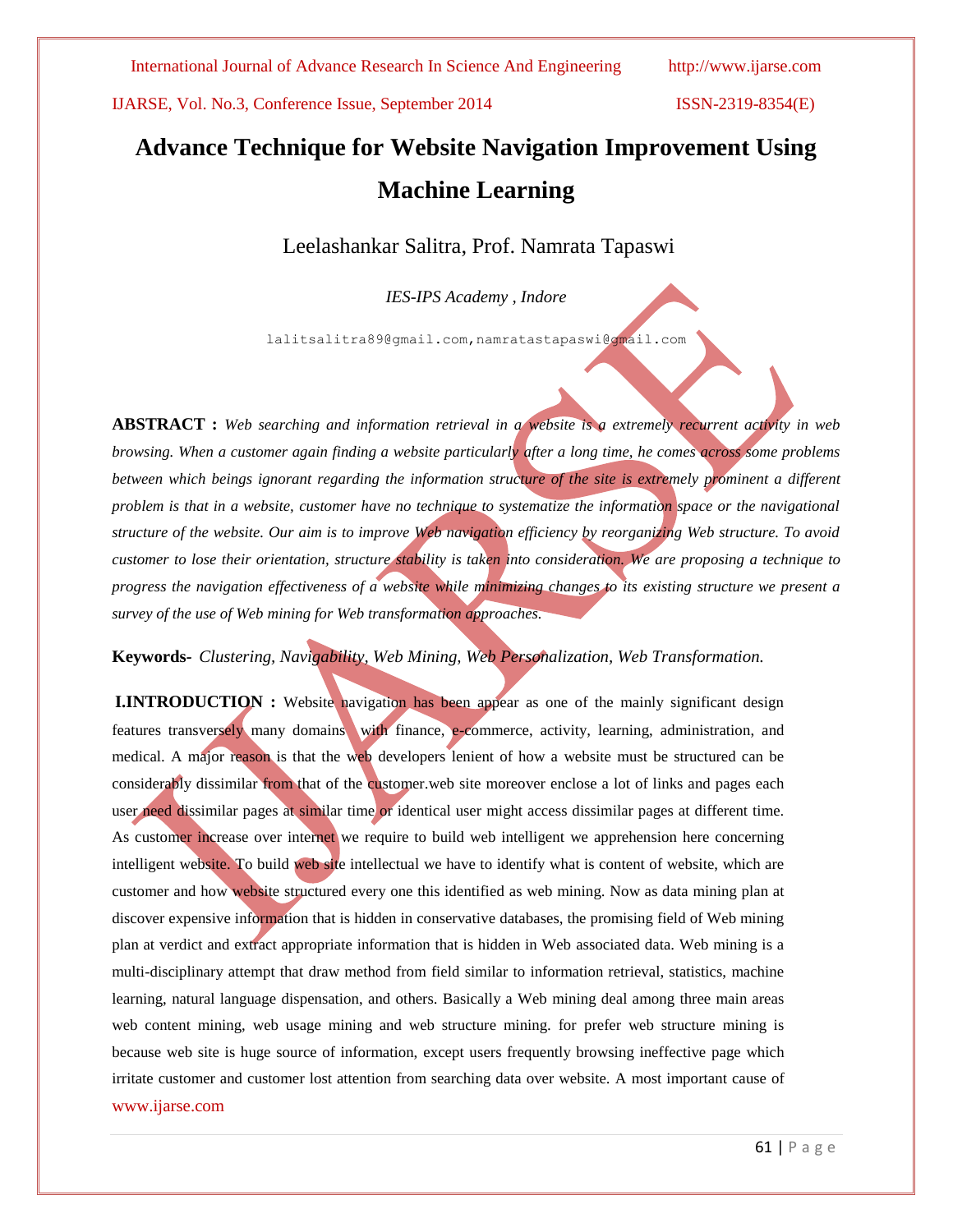poor web design is to the web developers considerate of how a website must be structured can be significantly dissimilar from those of the customer however, the determine of website efficiency should be the approval of the users somewhat than that of the developers. Thus, Web pages must be prearranged in a method that usually matches the user's replica of how pages be supposed to be prepared. There are two conduct to advance customer navigability web personalization and web conversion. Web personalization deal with customer behavior and customer profile, sessions and history of data moreover called as web logs which is formed by user's action on web site, but alteration come up to mostly focus on increasing technique to totally rearrange the link structure of a website. We accept web transformation method to help user navigation. Proposed approach are links based clustering to modify structure of website as we recognize clustering is one method of data reduction so lager web usage data is utilize as compacted and time of reorganize web site structure is concentrated. In later section we provide details of some popular clustering algorithm and comparison between clustering algorithm with respect to time. Our propose technique addresses how to improve a website without introducing substantial changes.

**II. RELATED WORK:** In this research, we have distinguished a method that discovers the gap among Web site designer prospect and customer behavior. The previous are assessed by measure the inter-page intangible significance and the final by measure the inter-page entrance co-occurrence.

Chen and Young [1] examine the questions of how to get better user navigation in a website with minimal modify to its structure. It complements the literature of alteration approach that focuses on reconstruct the link structure of a website. Their proposed model is appropriate for website continuation and can be functional in a regular manner.

Biswas et al. [2] propose a narrative approach named Dashboard which supports structure custom navigational menus system and permit each user construct her own hierarchical information structure. They was demonstrated how this innovative approach help rapidly re-finding information on re-visitation of a website.

Wang and Yen [3] improves navigation efficiency precisely and relieve the expensive of tedious chore to adapt the structure in transformation. If several constraints, e.g. structural constancy constraint, is relaxed, there is still room for development. Some improvements are important but will saturate or even reduce as after addition a positive number of links.

Lin and Tseng [4] proposed model decreases the information excess and search depth for user surfing the web. A heuristic approach has as well been planned to decrease the necessary computation time. Though, the heuristic approach connecting two successive 0-1 programming models immobile require a extremely long computation time to discover the optimal solution, particularly when the website contains a lot of hyperlinks. To determine the effectiveness problem, proposes an ant colony system to reorder website structure. The proposed algorithm is experienced lengthily with numerical examples. Moreover, an experiential study with a real-world website is conduct to confirm the algorithm applicability.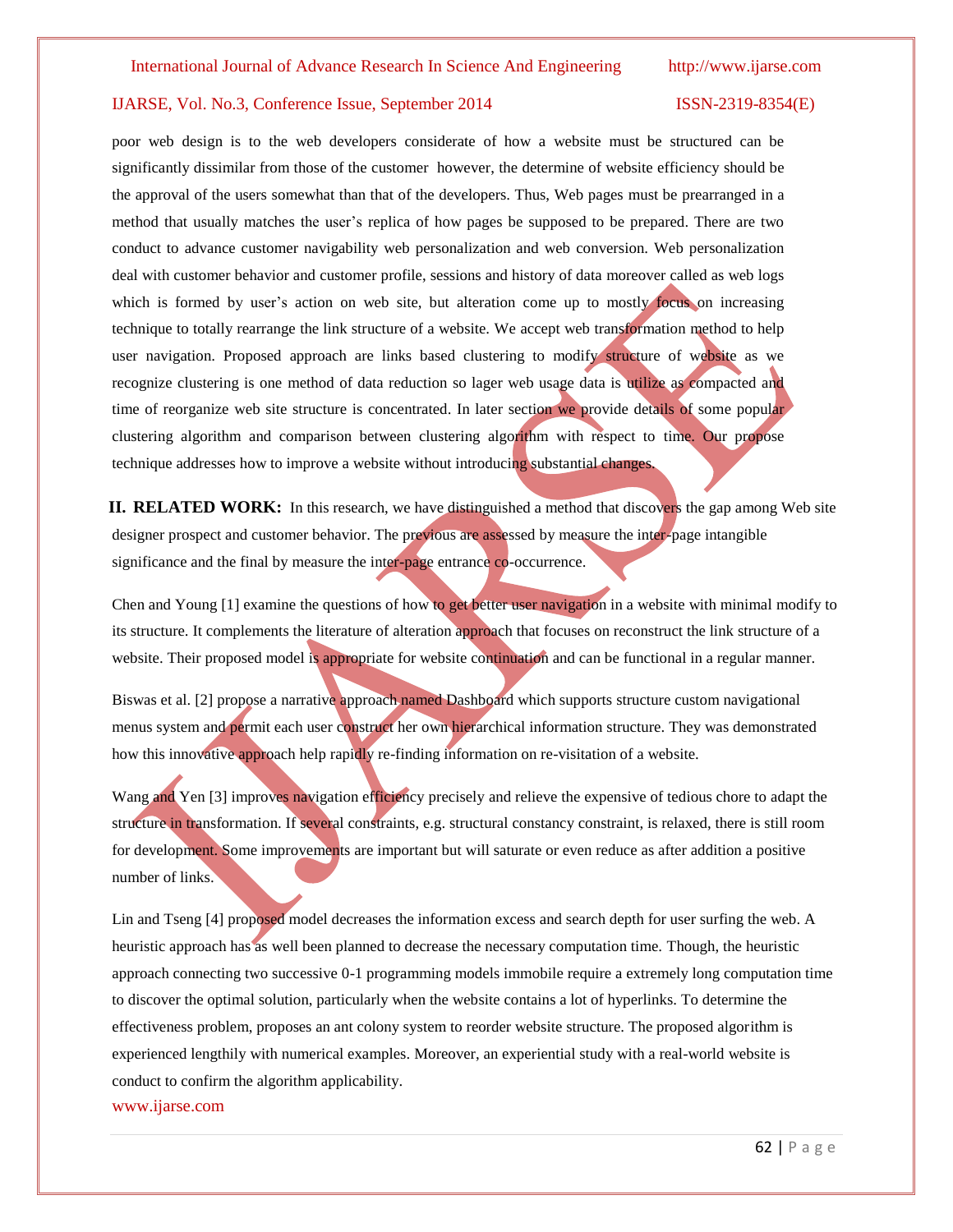Martın-Guerrero et al. [5] estimate the feasibility of implementing a recommender in Web portal is proposed. The primary step of the proposed method is to cluster user data based on simulation in order to make sure that the collaborative filter is robust crosswise a range of user models. These consequences demonstrated the predictive accuracy of cluster based recommender systems with the ART2 neural network algorithm practical to profiles of replicated user data. This predictive accuracy then supports the present of services that are novel to the user.

Kim and Shim [6] present narrative algorithms for extract templates from a huge number of web documents which are generate from heterogeneous templates. We cluster the web credentials based on the resemblance of essential template structures in the documents so that the template for each cluster is extract concurrently. They have developed a novel goodness compute with its quick estimate for clustering and present comprehensive investigation of their algorithm. With real-life data sets corroborate the efficiency and strength of their algorithm compare to the state of the art for template detection algorithms.

**III. PROPOSED METHODOLOGY:** The confront for web structure mining is to arrangement with the configuration of the hyperlinks inside the web itself. Link study is an getting on region of research. However, through the rising attention in web mining, the investigate of structure investigation had improved and these efforts had resulted in a recently rising research region called link mining [1][7], which is situated at the connection of the effort in link analysis, hypertext and web mining, relational knowledge and inductive logic encoding, and graph mining. There is a potentially broad range of function area for this novel area of research, with WWW. The web contain a diversity of objects with about no unite structure, with difference in the authoring style and content a group improved than in normal collection of text documents. The objects in the internet are web pages, and links are in-, out- and co-citation. Attributes contain html tags, word manifestation and anchor texts [2][7]. this variety of objects create novel problems and challenge, since is not probable to directly complete use of obtainable method such as from database supervision or in succession retrieval. Link mining had created a few protests on several of the traditional data mining tasks. as follow link-based categorization is the nearly all new improve of a typical data mining task to connected domains [7]. the task is to focal point on the prediction of the group of a web page, support on words that happen on the page, links among pages, anchor text, html tags and other likely attributes establish on the webpage.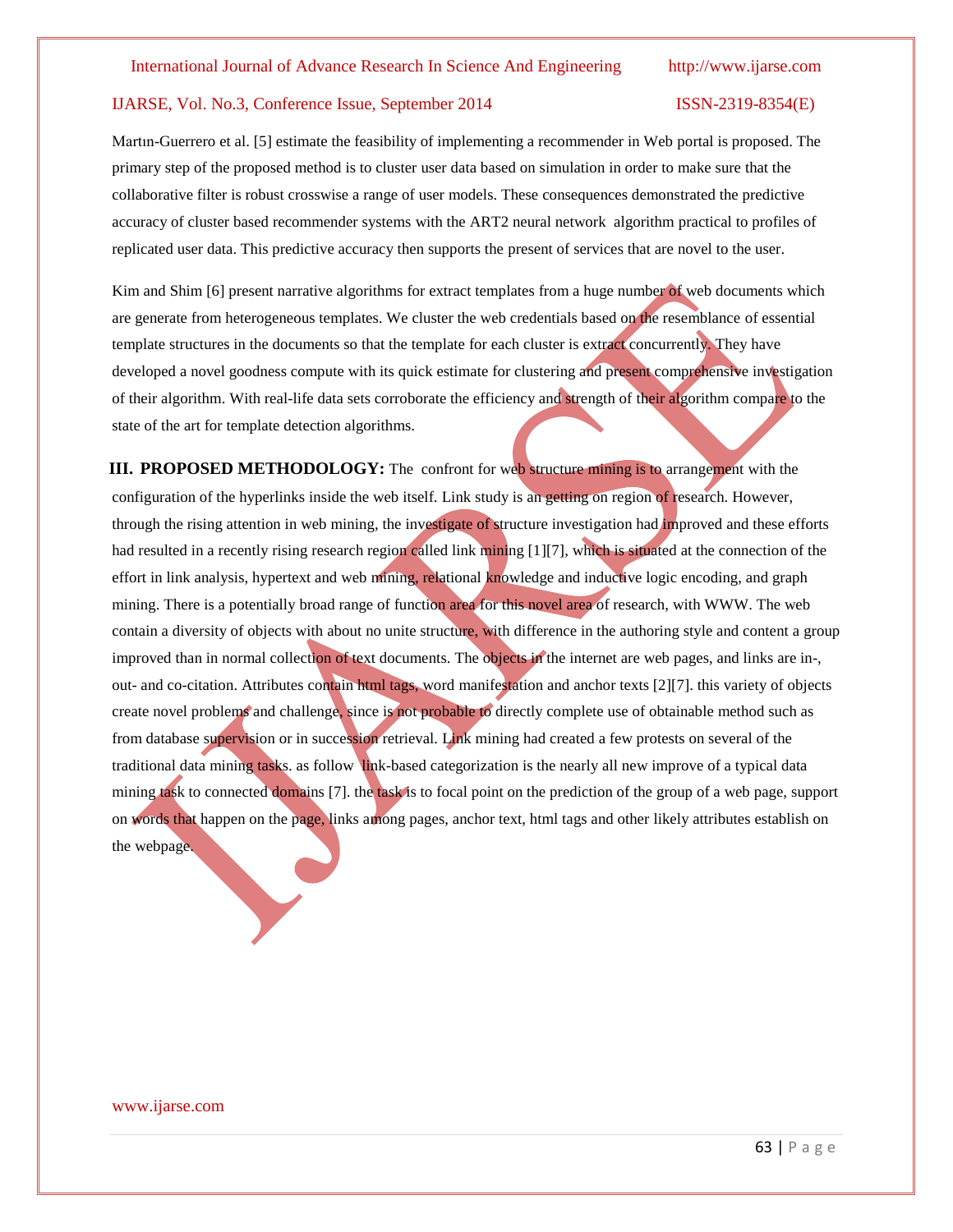# International Journal of Advance Research In Science And Engineering http://www.ijarse.com

# IJARSE, Vol. No.3, Conference Issue, September 2014 ISSN-2319-8354(E)



Fig.1 Website navigation improvement

The objective in cluster study is to discover obviously happening sub-classes. the data is segmented into group, where alike substance are group jointly, and different objects are group into dissimilar groups preceding task, linkbased cluster study is unverified and can be use to find out hidden patterns beginning data. There are a extensive range of odd jobs about the prediction of the continuation of links, such as predicting the style of link among two entities, or predicting the rationale of a link.

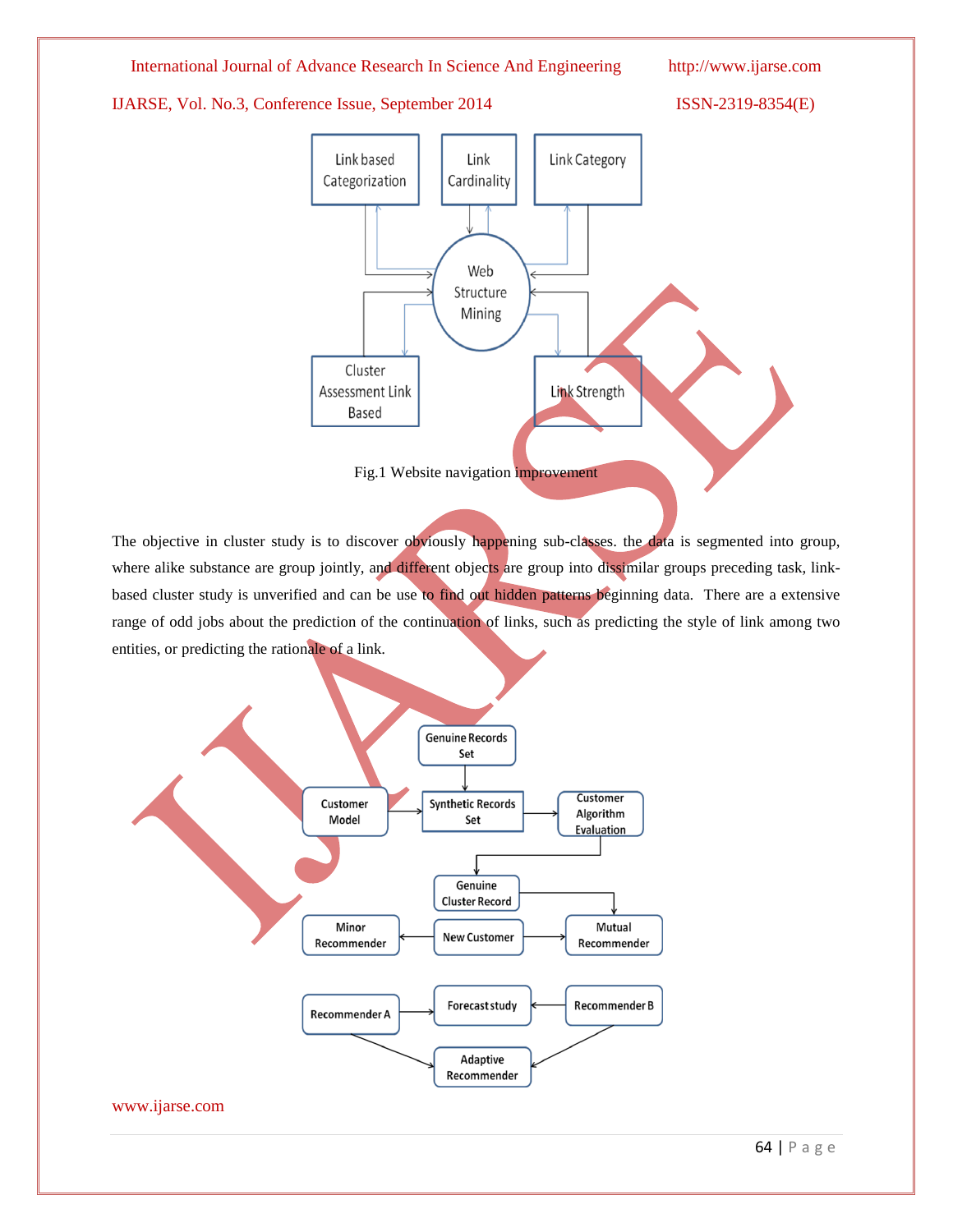Fig.2 Technique for clustering web page

Links could be connected with weights. The foremost task here is to calculate the quantity of links among objects. There is a lot of conduct to use the link structure of the web to make notions of authority. The major goal in increasing function for link mining is to complete superior use of the accepting of these





Intrinsic social association of the web) pages can't be complex in regulate to adjust the construction. Real-world data lean to be dirty, partial and incompatible. Data preprocessing techniques in machine learning can get improved the quality of the data, thereby segment to recover the precision and capability of the subsequent mining process. Data preprocessing is an important walk in the knowledge ruling process, since superiority decisions be necessary to be base on advantage data. Data used in preprocessing cover server log files, web page content, web site construction and hit count of pages in the web site. Amalgamation of web usage and web structure mining. Data crackdown removes entries unsupportive to data analyzing and mining. It has to eliminate log entries that have status code as failure or error. Secondly some routine search engines make some access report, those have to be identified and detached from the log file. Some of other frequent indicator such as the frequent request for the similar URL from the similar host. a time period among needs too small to detain the contents of a page and a series of needs from one host every one of whose referrer URLs are empty .The dynamic performance of web users below a exacting session can be some of the next These behaviors can be use to make more multifarious navigation behaviors in a single session. the basic behaviors build complex navigations are specified below: A Web customer can initiate session with several single of the probable entry pages of a web site. This performance contain new page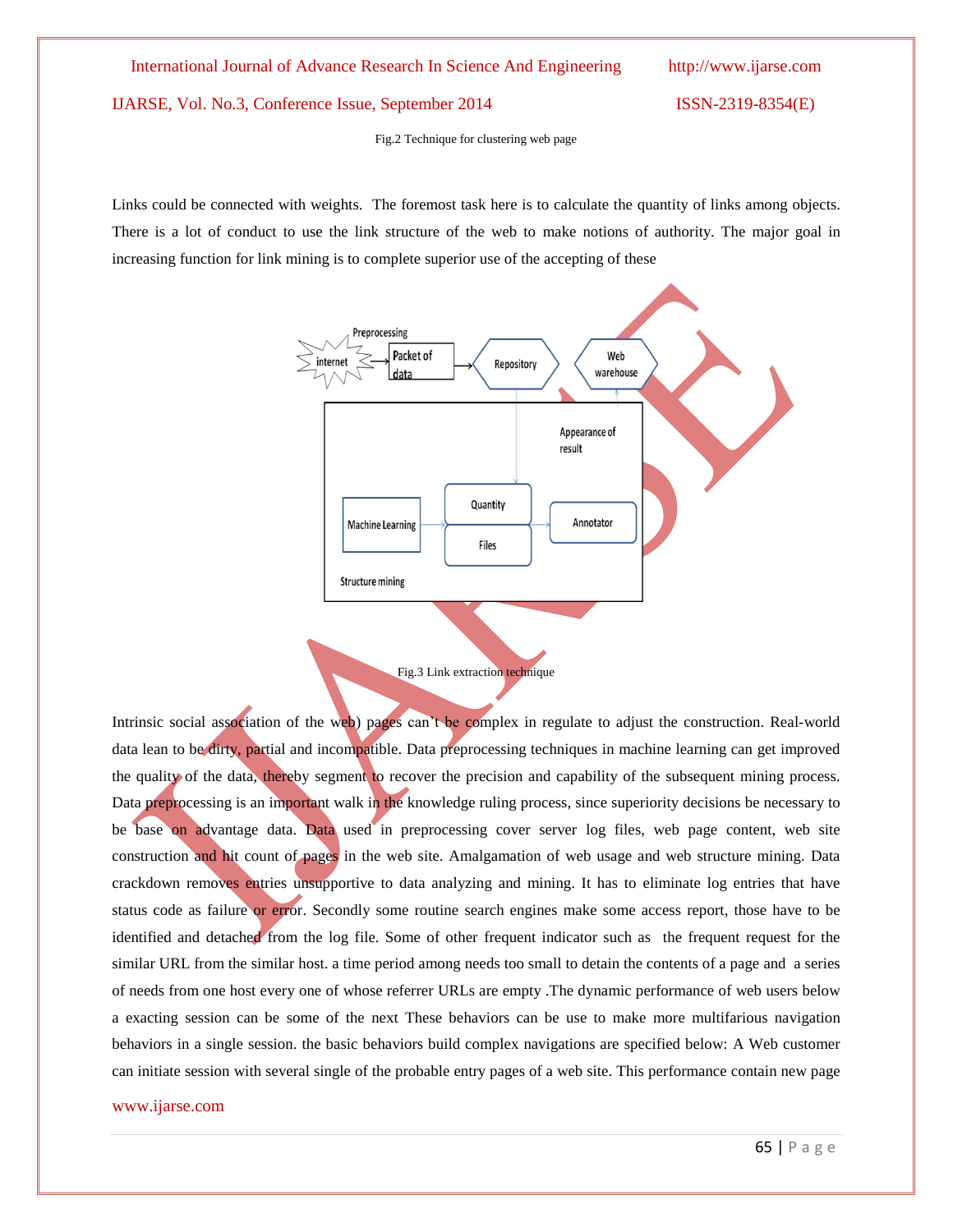which is not request by some other previous page access from the similar domain in near-time A Web customer can choose the next page have a link from the nearly everyone recently accessed page. A Web customer can press the back button one additional time and thus select as the next page a page have a link as of some one of the before browse pages. The information composed from the web site can facilitate discover the knowledge. This information composed can be used to obtain decision on various factors like the web pages with maximum hit counts will be the accepted pages. What is probable the navigation patterns of users. The time done in on each web page which tells about consequence of the web page. If time used up on challenging web page is irrelevant it identify that the web page does not enclose significant information. The web pages for which no consumer be relevant for is there, identify that page have to be customized. If log file entry says frequently for exacting web page redirect, it should be notify to web site designer owner. following the pattern study is done on web pages, the significant decision can be done concerning structure of the website. The exceptional web pages will be stimulated extremely near to the home page, at next level medium class web pages moved and so on. The pages with extra hit count can be known the preference to be bring closer to the home page provide web site owner designer agrees. We will heap tree can be generated based on hit counts obtainable in the log file throughout exacting session. This heap tree generate will assist us create decision about topology of web site throughout next interval so that the web pages which are extra popular can be brought extremely near to the home parent web page. With this reformation, the web users can gain rapid access to the web pages down with best consumption of bandwidth and server's memory space as every HTTP request will be go into the log file of the server. Access earlier to the almost everybody recently accessed one. A Web customer can conclude his/her session. Adding, deleting and modify links should be careful at the sometime. it's tricky to find out user's require on web site.

### *Web efficiency modeling and improvement*

In this analysis, we limit our analysis scope by bearing in mind two considerations for webmaster and users.

(1) Minimize additional work for web users. to protect the site's original design from destructive changes. limited number of links can be added or removed, and also limited number of pages can be created or destroyed.

(2) Make the website transformation for everyone, especially first-time users and casual users. customization is very useful for experienced users, but does not benefit first-time users.

(3) To propose a model who find out the instruct of user.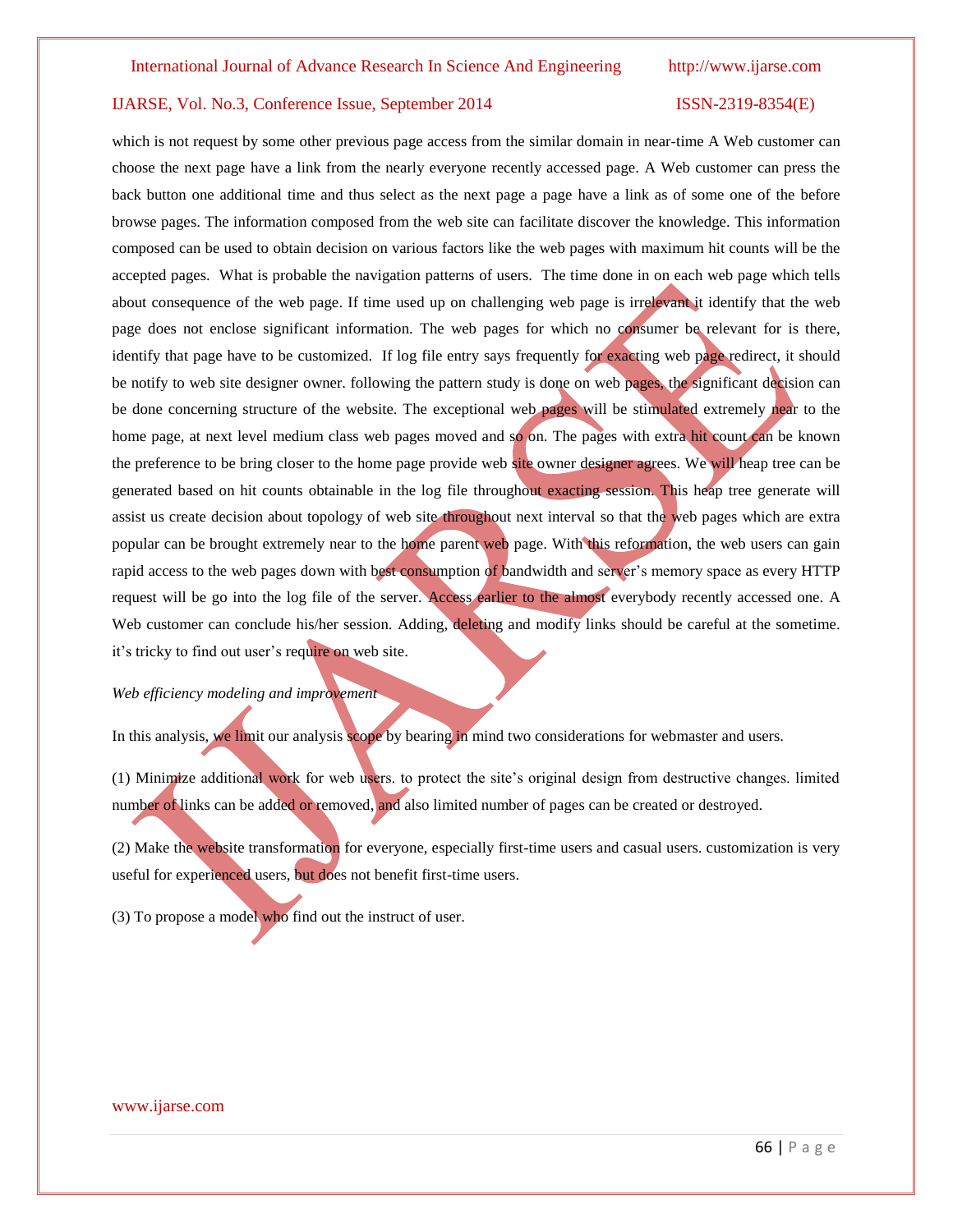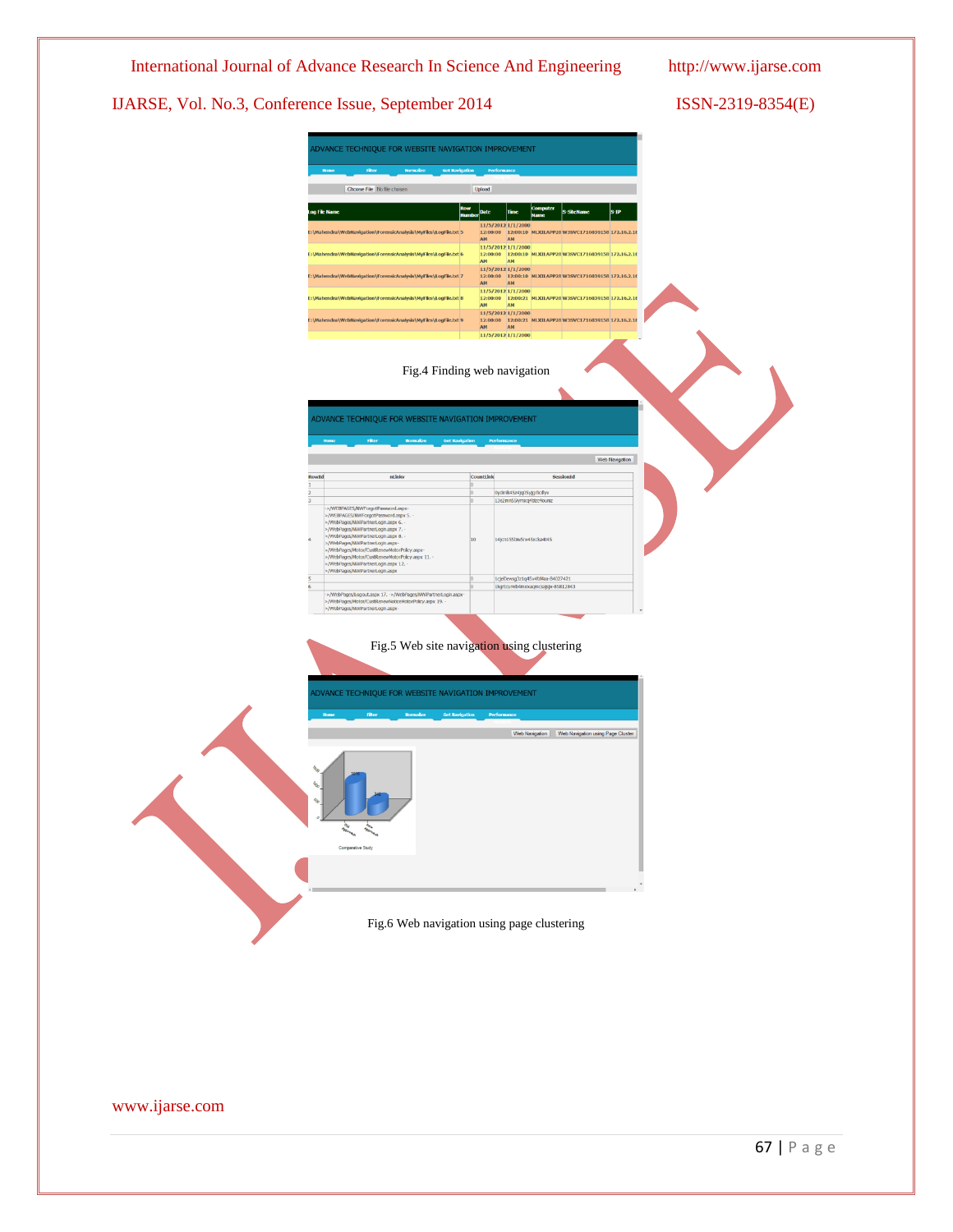

**IV. CONCLUSION:** Our aim is to improve Web navigation efficiency by reorganizing Web structure. To avoid users to lose their orientation, structure stability is taken into consideration. This analysis proposes a mathematical programming method to reorganize Web structure in order to achieve better navigation efficiency and also increase our three features which help to improve the user navigation. This analysis has the advantage of improving navigation efficiency mathematically and relieving the designer to modify the structure in transformation. If some constraint, e.g. structural stability constraint, is relaxed, there is still room for improvement. Some improvements are significant but will saturate or even decrease as after adding a certain number of links. To propose a mathematical programming model to improve the navigation effectiveness of a website while minimizing changes to its current structure, a critical issue that has not been examined in the literature.

# **REFERENCES:**

[1] Min Chen and Young U. Ryu," Facilitating Effective User Navigation through Website Structure Improvement" IEEE TRANSACTIONS ON KNOWLEDGE AND DATA ENGINEERING, VOL. 25, NO. 3, MARCH 2013